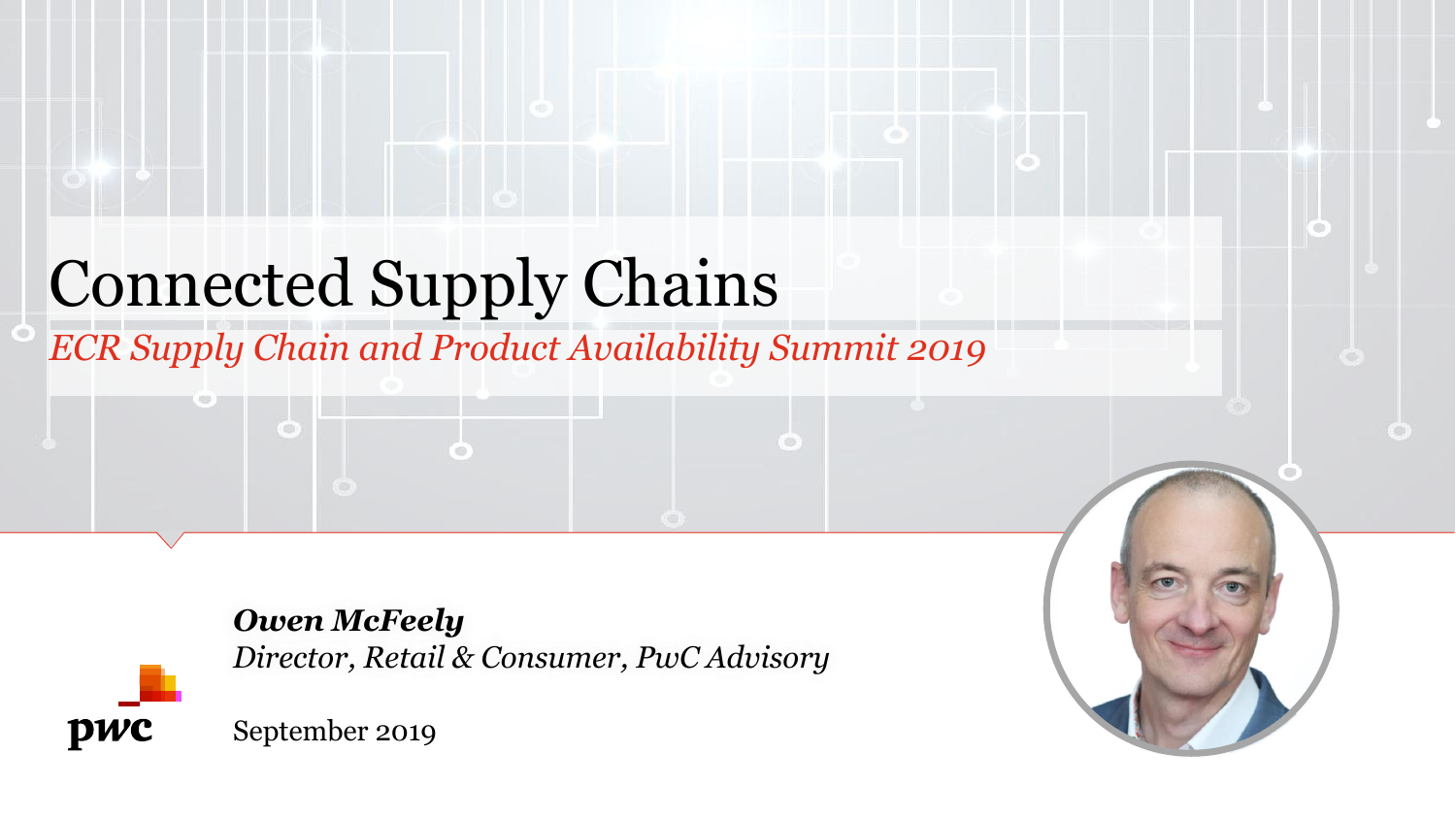- Trends impacting the future of supply chains
- Connected supply chains
- The 'control tower'
- Digital technology enablers
- Road map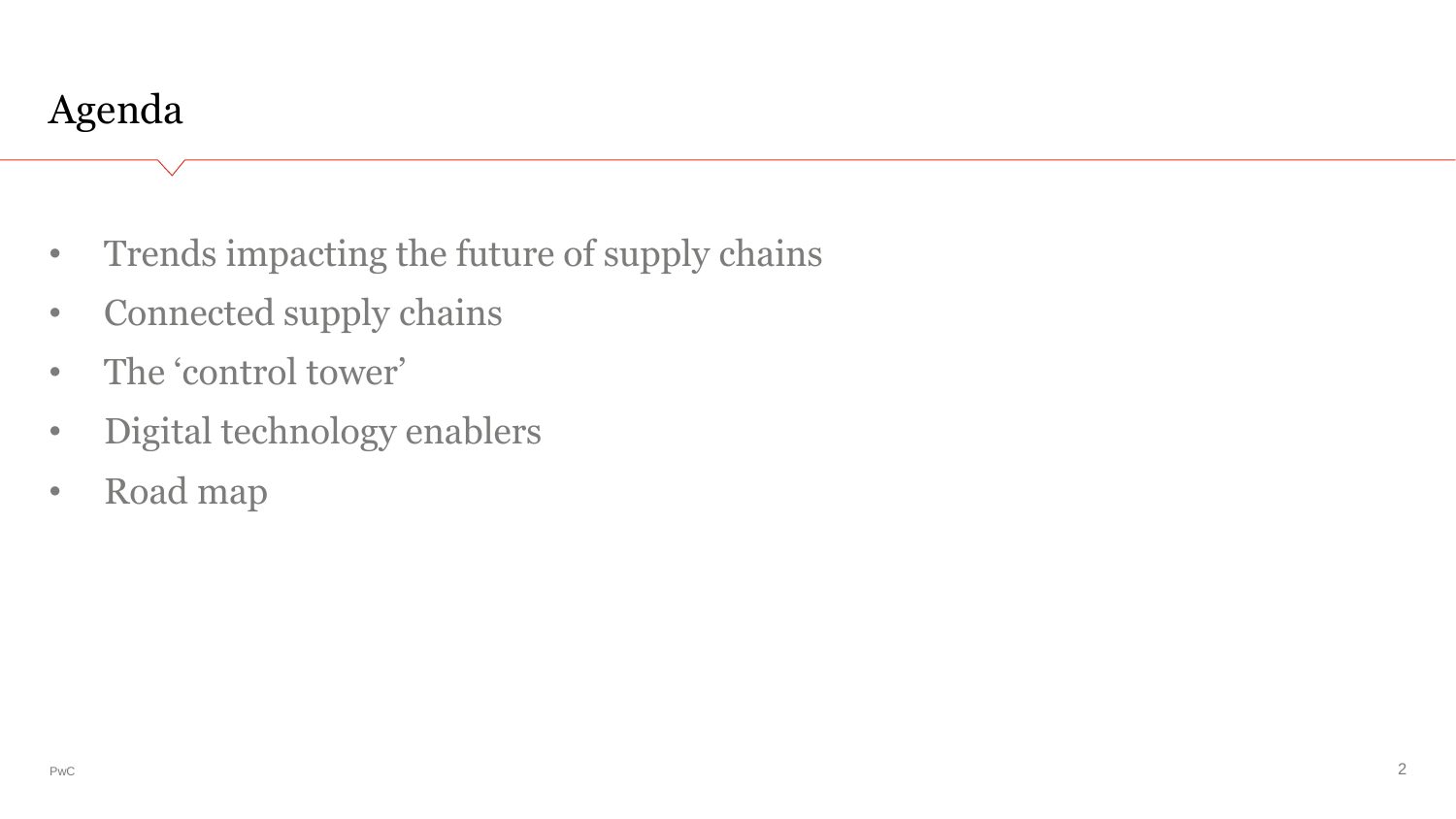### Changes in **consumer expectations**, digital **technologies** and **business drivers** are increasing requirements for the future supply chain

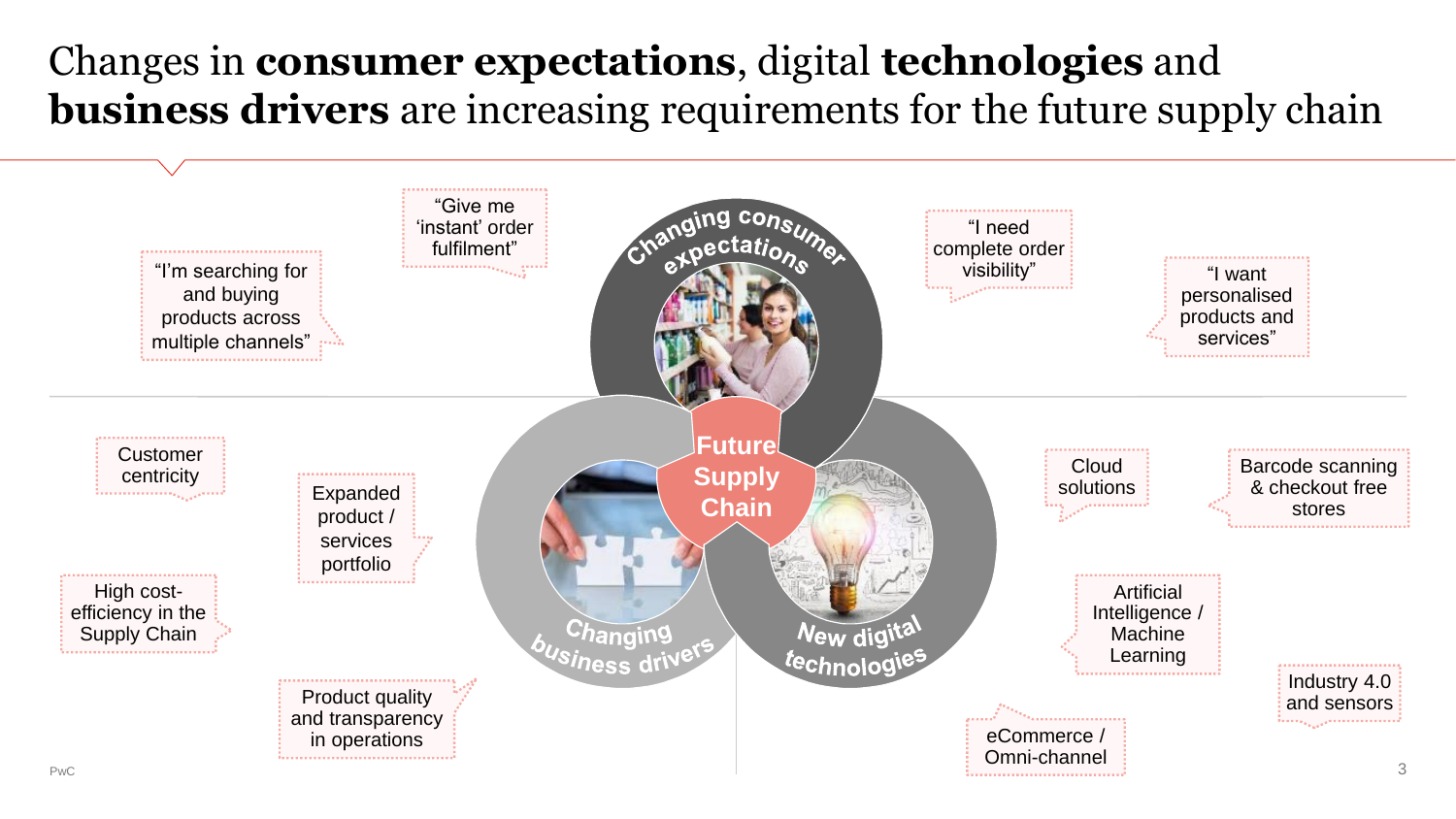#### Many organisations have **not developed their supply chains** to meet the new market requirements

#### *Plan Plan Plan* **Reduced service**  *Plan* **levels Products in the wrong place at the wrong time** *Supplier Production Distribution Customer Consumer* **Lack of responsiveness** *Order & confirm Order & confirm Order & confirm Order & confirm* **Higher inventory levels required** .<br>\*----------------**Technological** Lack of partner **Siloed** Limited real-time **Blind** One size Manual (nonvisibility information dynamic) dataspots fits all functions

#### **Traditional supply chain model**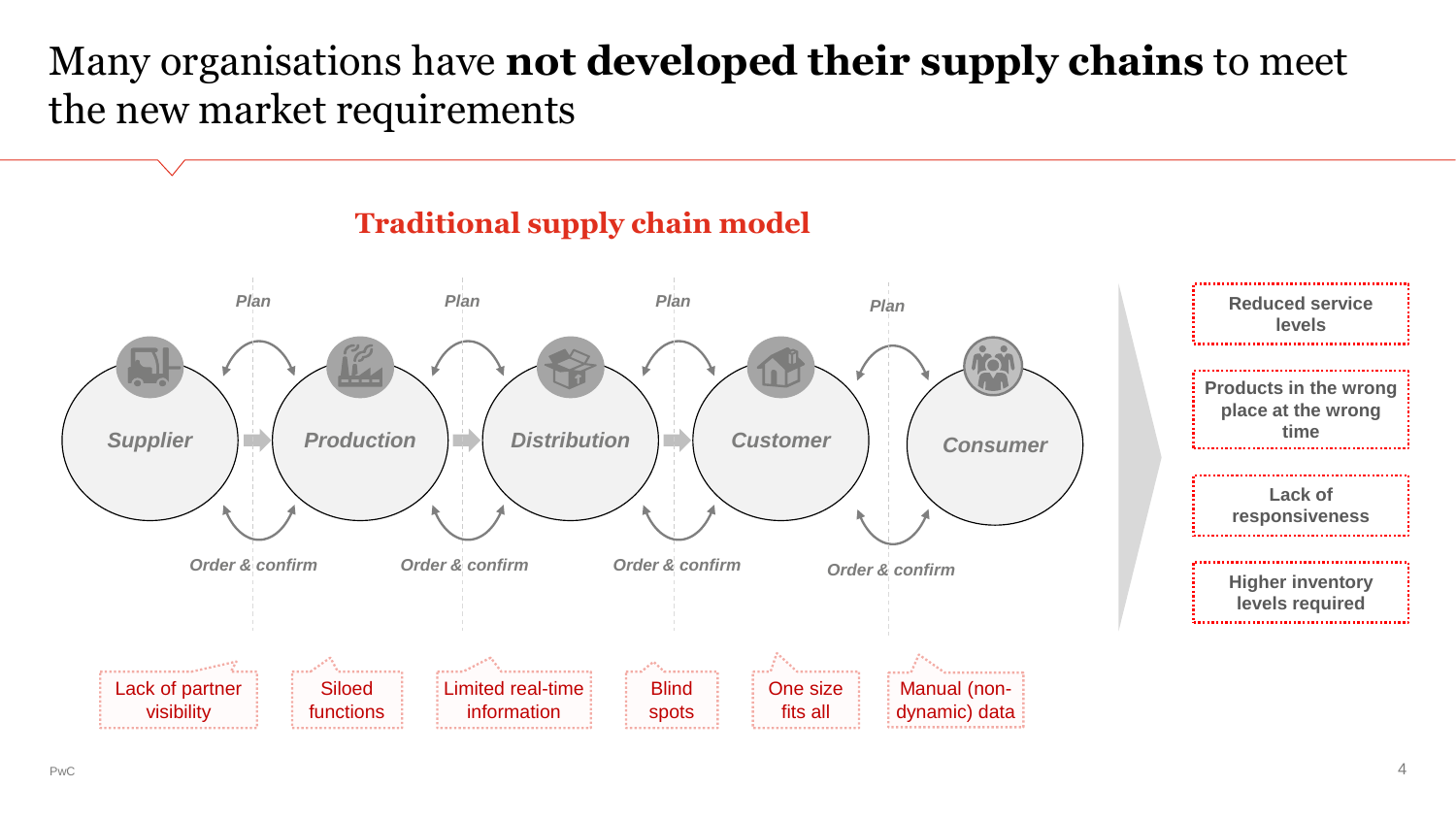Supply chains must evolve into **connected solutions** in order to operate with the **agility** required



<https://www.youtube.com/watch?v=pdcJJpsOPGw>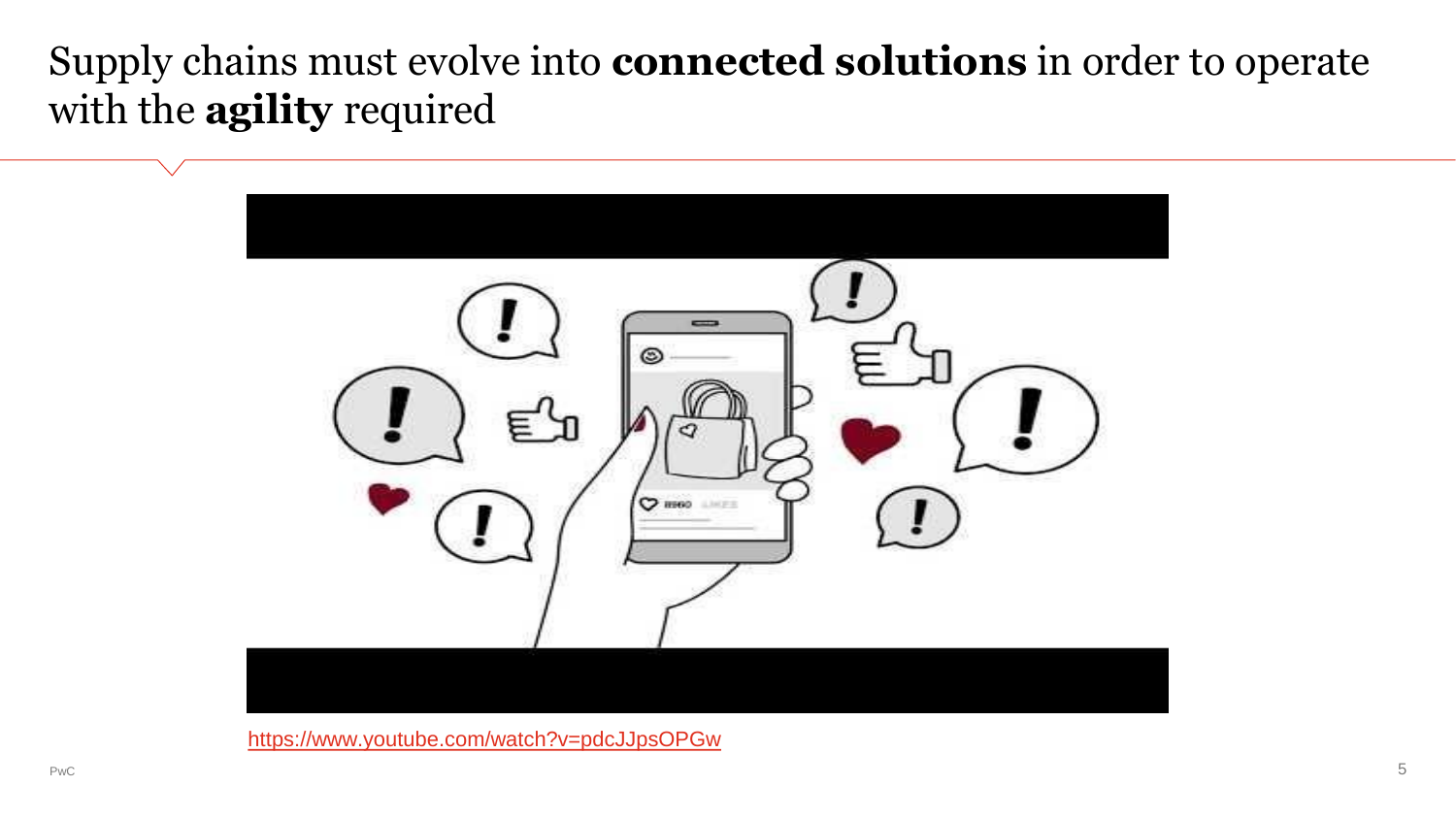#### Companies need to transition from **traditional** to **connected supply chain ecosystems**



**Traditional supply chain model**

#### **Connected and dynamic supply chain ecosystem**



**Connected Supply Chain with E2E visibility, integration, built-in intelligence and automation**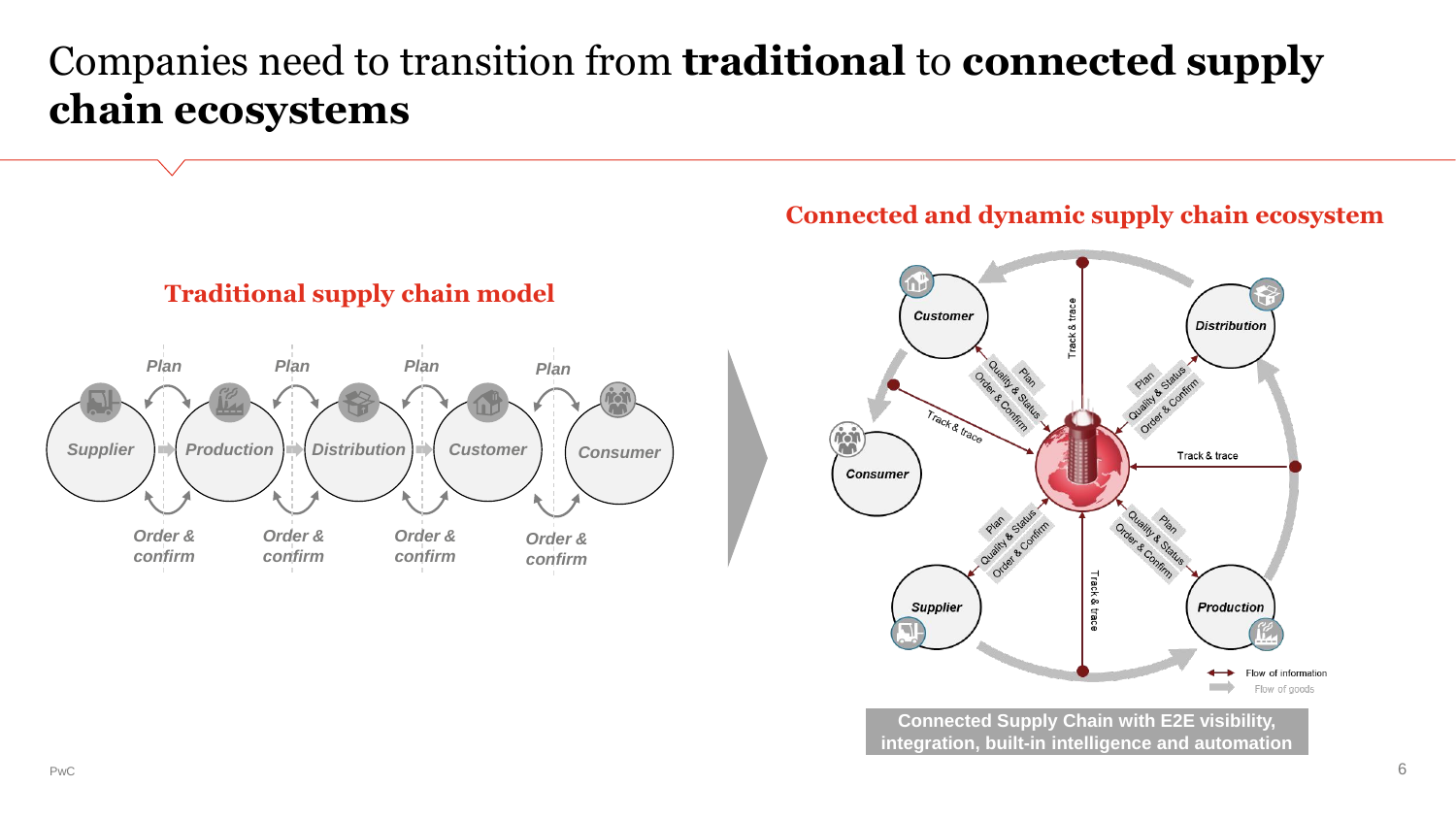#### Implementing **'Control Tower'** like functionality, enabled by digital technology, can provide dynamic visibility and integration across the supply chain

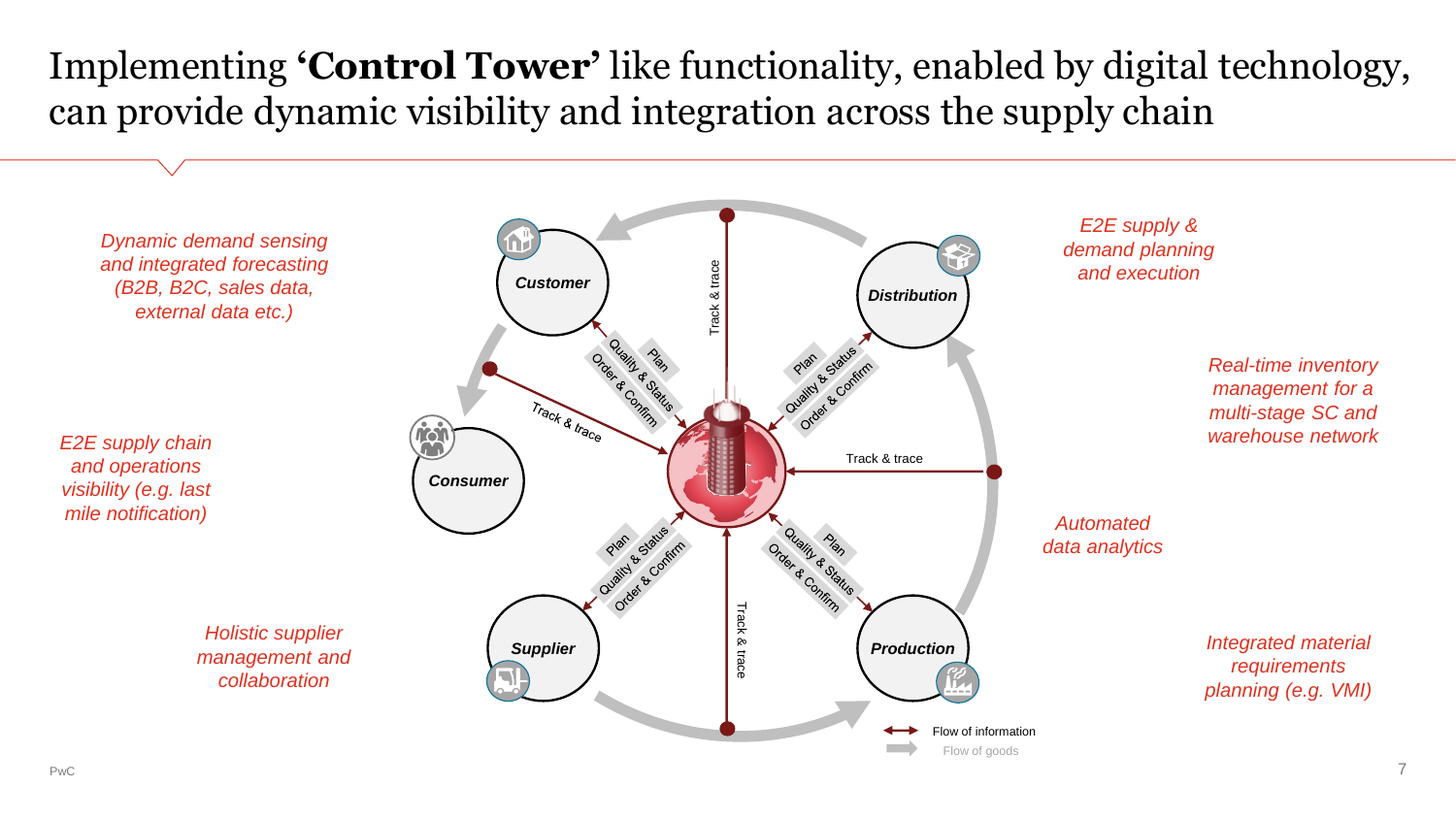## There are many **benefits of getting it right**



**Improved responsiveness** through demand sensing and integrated planning



**Real time monitoring and transparency** across the end-to-end supply chain



**Improved reliability** and reduced disruption



**Enhanced customer focus** and service levels



**Highly process and asset efficient**, reducing working capital requirements



**Improved flexibility** (e.g. 'individualization') and product mix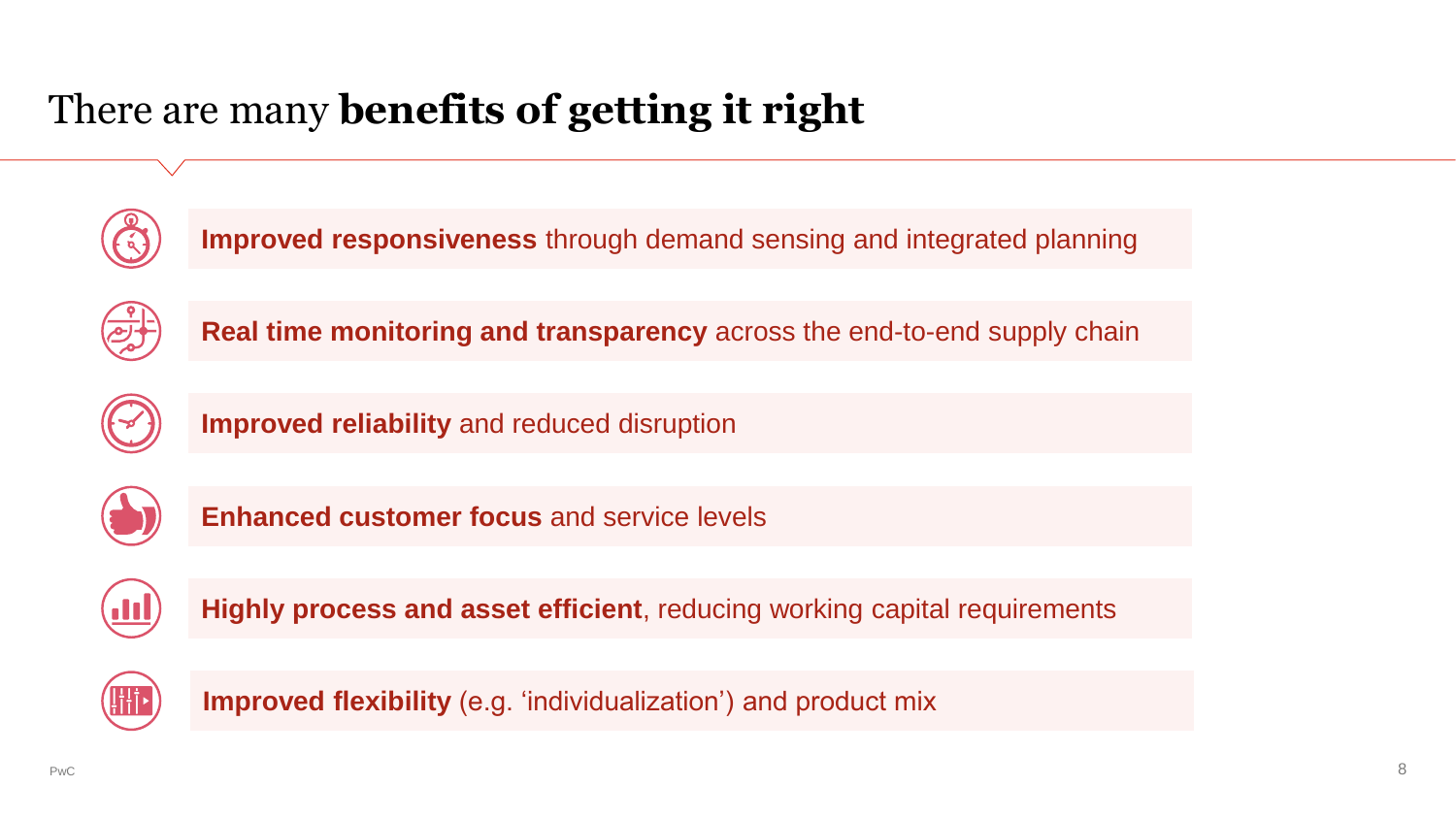#### Capabilities should be developed **progressively**, layering on **increasingly advanced capabilities** over time



#### **Potential Control Tower Issues**

- Too much information can be pulled in or they can try to cover too much
- Issues/alerts may be retrospective (rather than predictive/preventative)
- Inputs (e.g. data) remain manual
- They can be too disjointed from the rest of the organisation to resolve issues
- Roles & responsibilities across the supply chain not clearly defined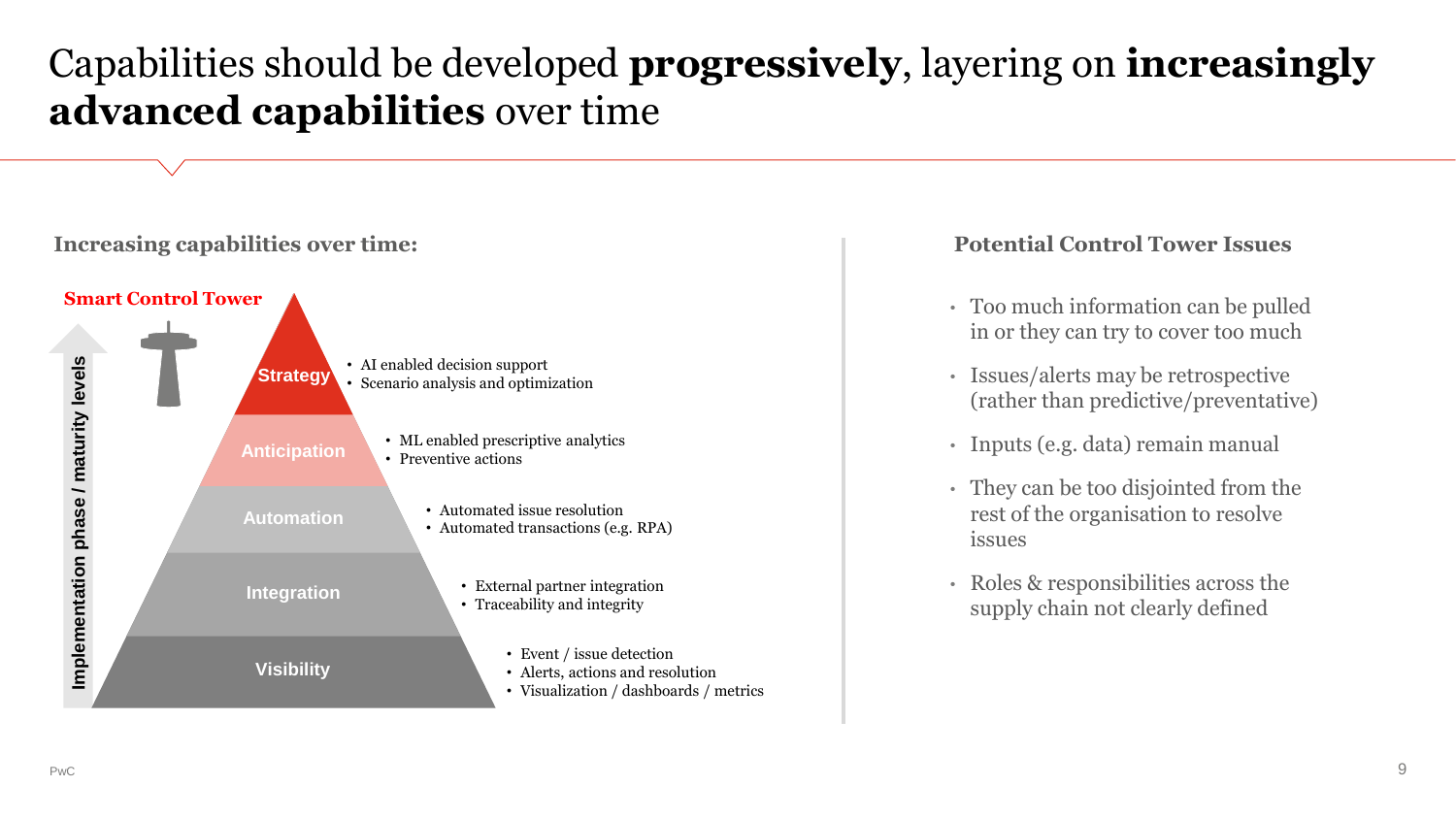### A FMCG client case study provides an example of how an organisation can **progressively build connected supply chain capabilities**



*Note: Detailed clarity was required on the roles & responsibilities of Supply Chain Hub vs. other key stakeholders (e.g. who manages specific events, who can update schedules, who can request expedited orders/delivery)*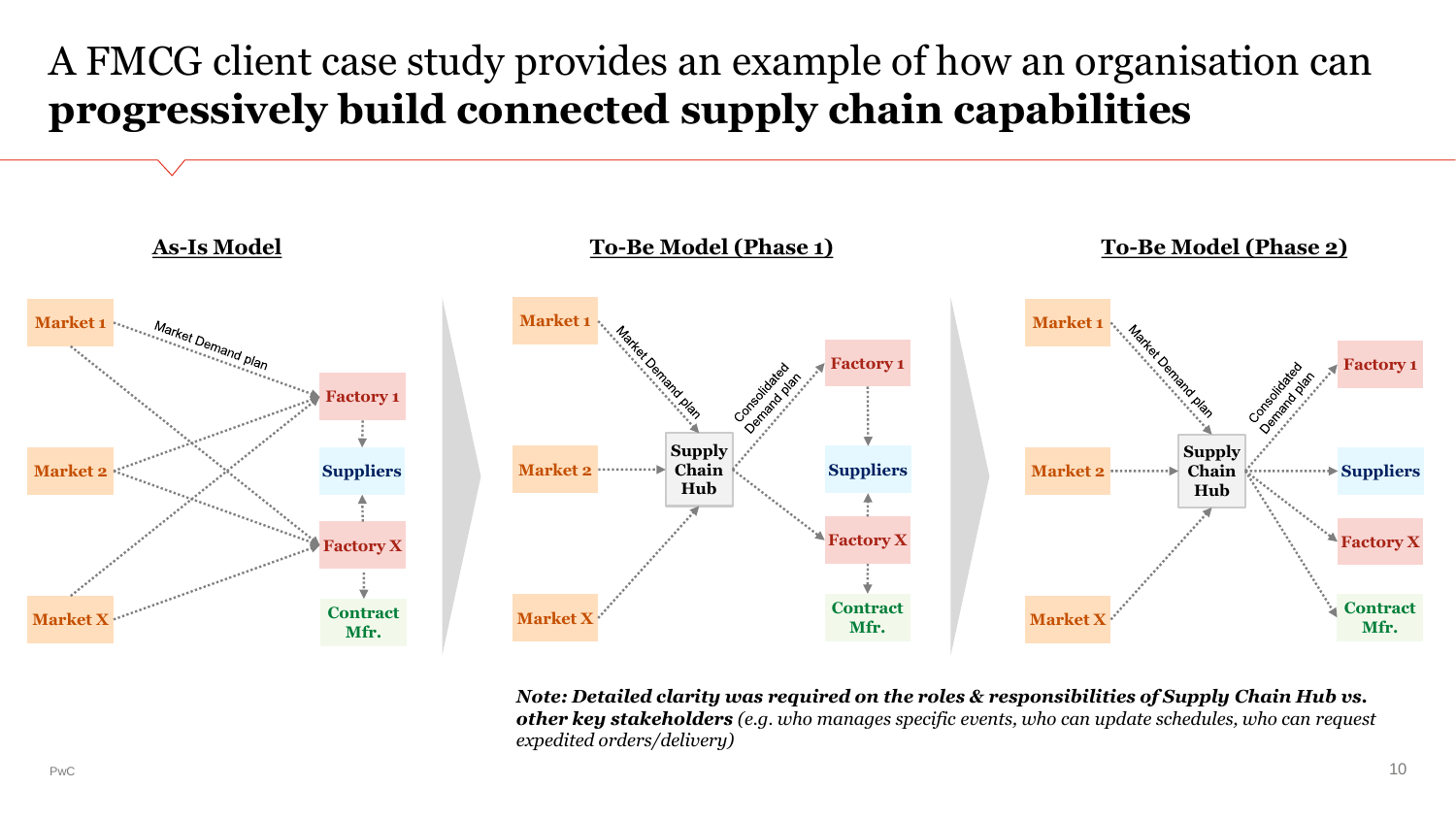#### **Digital technology enables** the transition to a flexible, agile and connected **supply chain ecosystem**

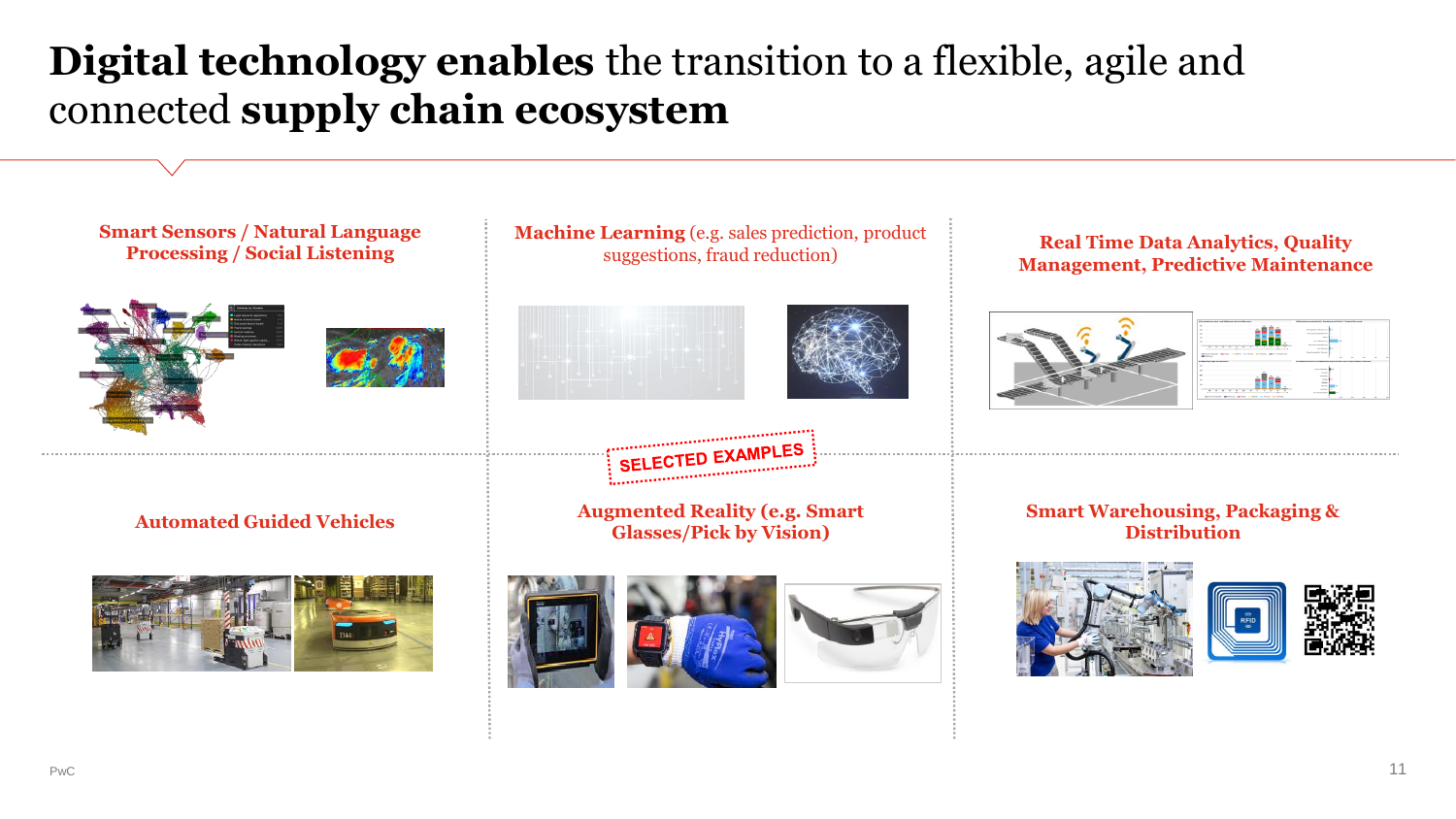### An **agile and progressive** approach should be used to rapidly pilot components of the connected supply chain



*This is not just about technology, people and processes will be impacted - the entire organisation must embrace the change*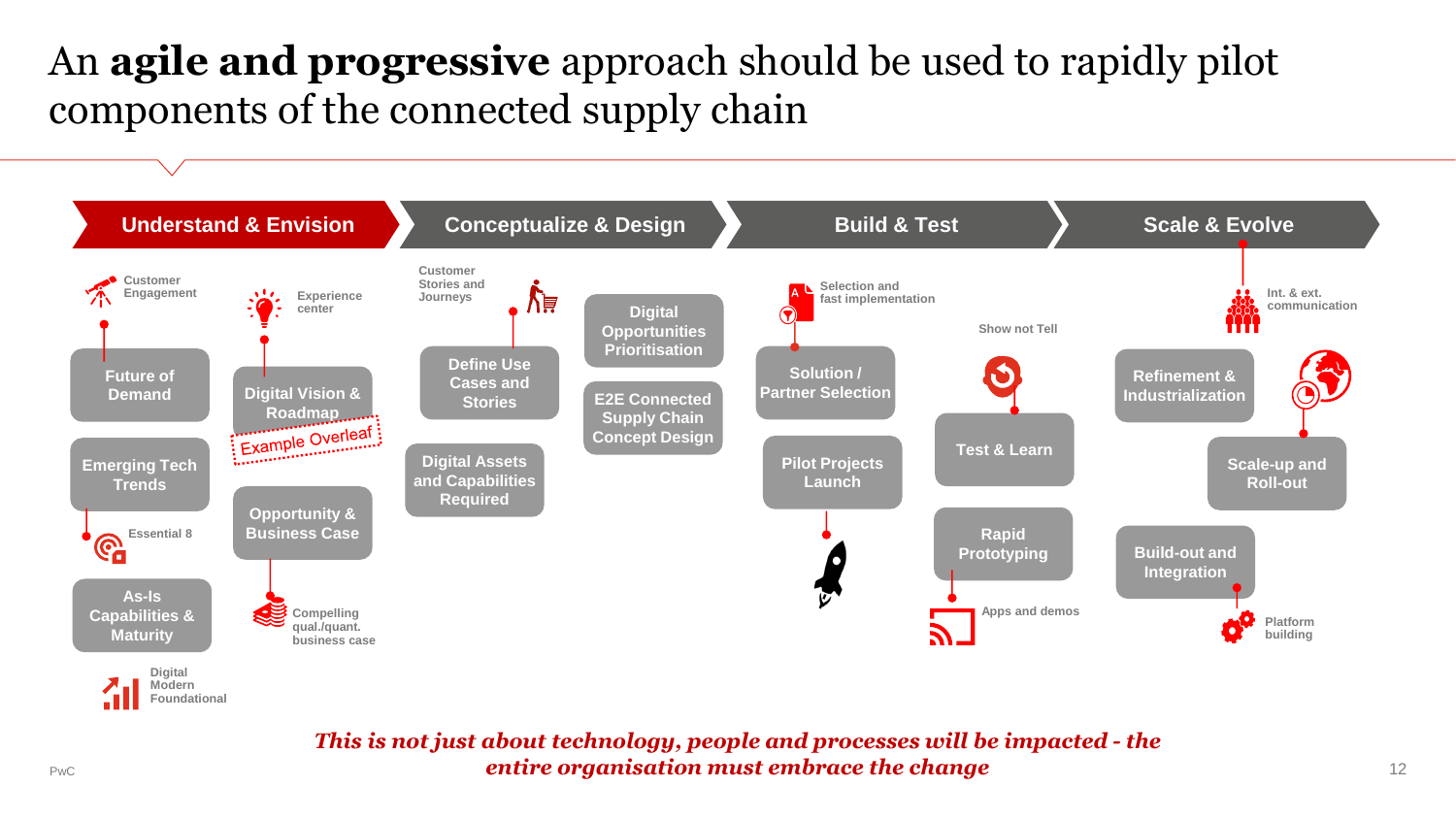### A **clearly prioritised roadmap** helps identify the transformation required for the future



Implementation phase / maturity levels

............................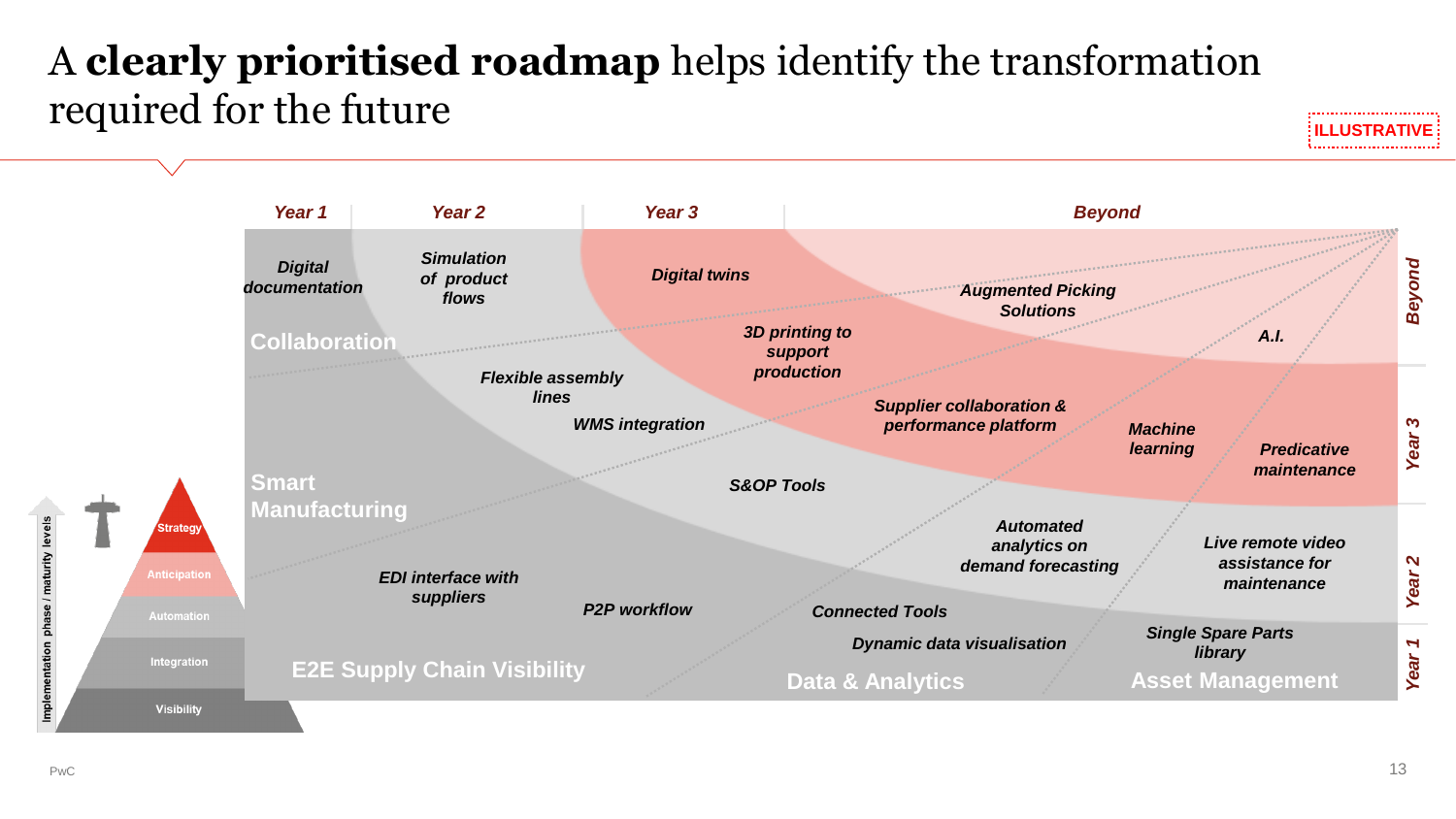#### Companies need to transition from **traditional** to **connected supply chains**